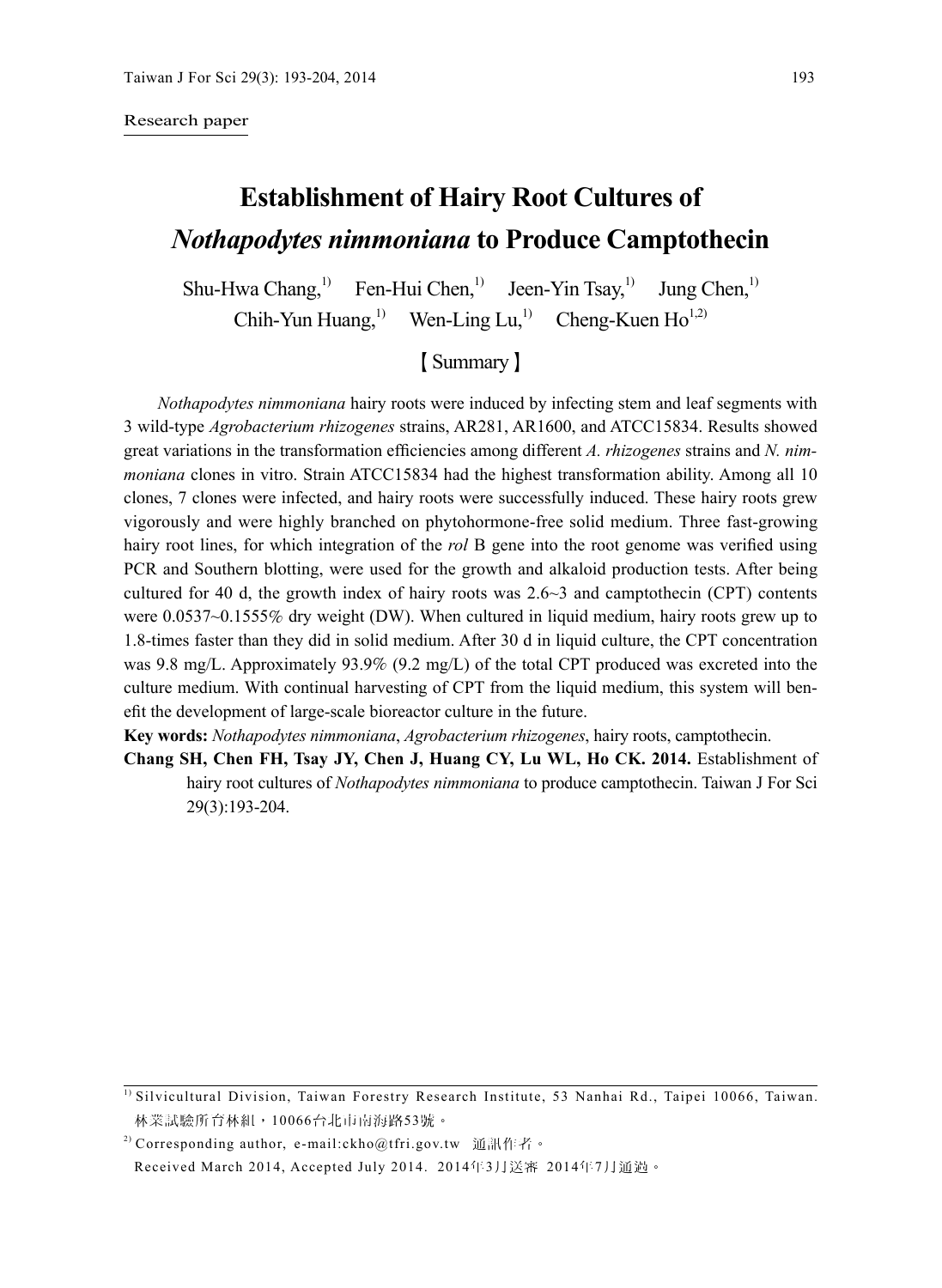#### 研究報告

# 建立青脆枝毛狀根培養以生產喜樹鹼

# 張淑華<sup>1)</sup> 陳芬薫<sup>1)</sup> 蔡錦榮<sup>1)</sup> 陳媶<sup>1</sup> 昔芷雲<sup>1)</sup> 呂汶玲<sup>1</sup> 何政坤<sup>1,2)</sup>

摘 要

本研究利用農桿叢根菌AR281、AR1600與ATCC15834建立青脆枝的毛狀根培養系統。農桿菌的 轉殖率在不同菌種與單株間有很大的差異,以ATCC15834轉殖率最高,在接種的10個營養系中,有7 個營養系可成功誘導毛狀根,以H2營養系的莖段轉殖率在3個菌種都最高,將毛狀根培養於不含有植 物生長調節劑的MS培養基中生長快速且有很高的分枝性,具有毛狀根的特性。選3個來自G1-4或H2接 種ATCC15834產生之生長快速毛狀根進行鑑定與培養,以PCR與南方雜交法確認農桿叢根菌的rol B基 因已轉移至毛狀根。將3個毛狀根在MS固體培養基培養40天,growth index為2.6~3.0,喜樹鹼含量為 0.0537~0.1555% (乾重)。將毛狀根移入液體培養基中培養,其生長比固體培養增加1.8倍,培養30天 後,喜樹鹼產量為9.8 mg/L,其中93.9% (9.2 mg/L)會從毛狀根系釋出於培養液中,因此可不斷收穫培 養液提煉喜樹鹼,對未來利用生物反應器培養是一項有利的生產模式。

關鍵詞:青脆枝、農桿叢根菌、毛狀根、喜樹鹼。

張淑華、陳芬蕙、蔡錦瑩、陳媶、黃芷雲、呂汶玲、何政坤。2014。建立青脆枝毛狀根培養以生產喜 樹鹼。台灣林業科學29(3):193-204。

#### **INTRODUCTION**

*Nothapodytes nimmoniana* (Graham) Mablerley, a member of the Icacinaceae family, is a small evergreen tree widely distributed in southern India, Sri Lanka, Cambodia, Okinawa (Japan), and southern China, and Taiwan. In Taiwan, it is only distributed on Green and Orchid Islands (Chang 1993). *Nothapodytes nimmoniana* was reported to contain camptothecin (CPT) (Gvindachari and Viswanathan 1972, Wu et al. 1995).

CPT, a specific inhibitor of DNA topoisomerase I, can cause cell death by effectively inhibiting the DNA replication process. In 1966, Wall et al. successfully isolated CPT from the wood of the *Camptotheca acuminata.* In 1971~1972, CPT was first proven to be effective at curing digestive system tumors and melanomas. Further clinical trials with CPT were abandoned during the 1970s

due to its severe side effects. Since the early 1990s, 2 semisynthetic CPT derivatives, i.e., irinotecan and topothecan, with decreased cytotoxicity, better anticancer activities, and water solubility were approved and are now used in cancer chemotherapy including for colorectal, ovarian, lung, stomach, and small cell lung cancers, as well as in inhibiting HIV replication (Priel et al. 1991). Currently, those derivatives are synthesized from natural CPT obtained by extraction from cultivated *C. acuminata* and *N. nimmoniana*, although CPT is also found in several other plant species, e.g., *Ophiorrhiza* spp., *Ervatamia heyneana*, and *Chonemorpha* spp. (Gunasekera et al. 1980, Saito et al. 2001, Kulkarni et al. 2010, Kedari and Malpathak 2013). The amount of CTP used for medicine is estimated to be at least 200 kg annually.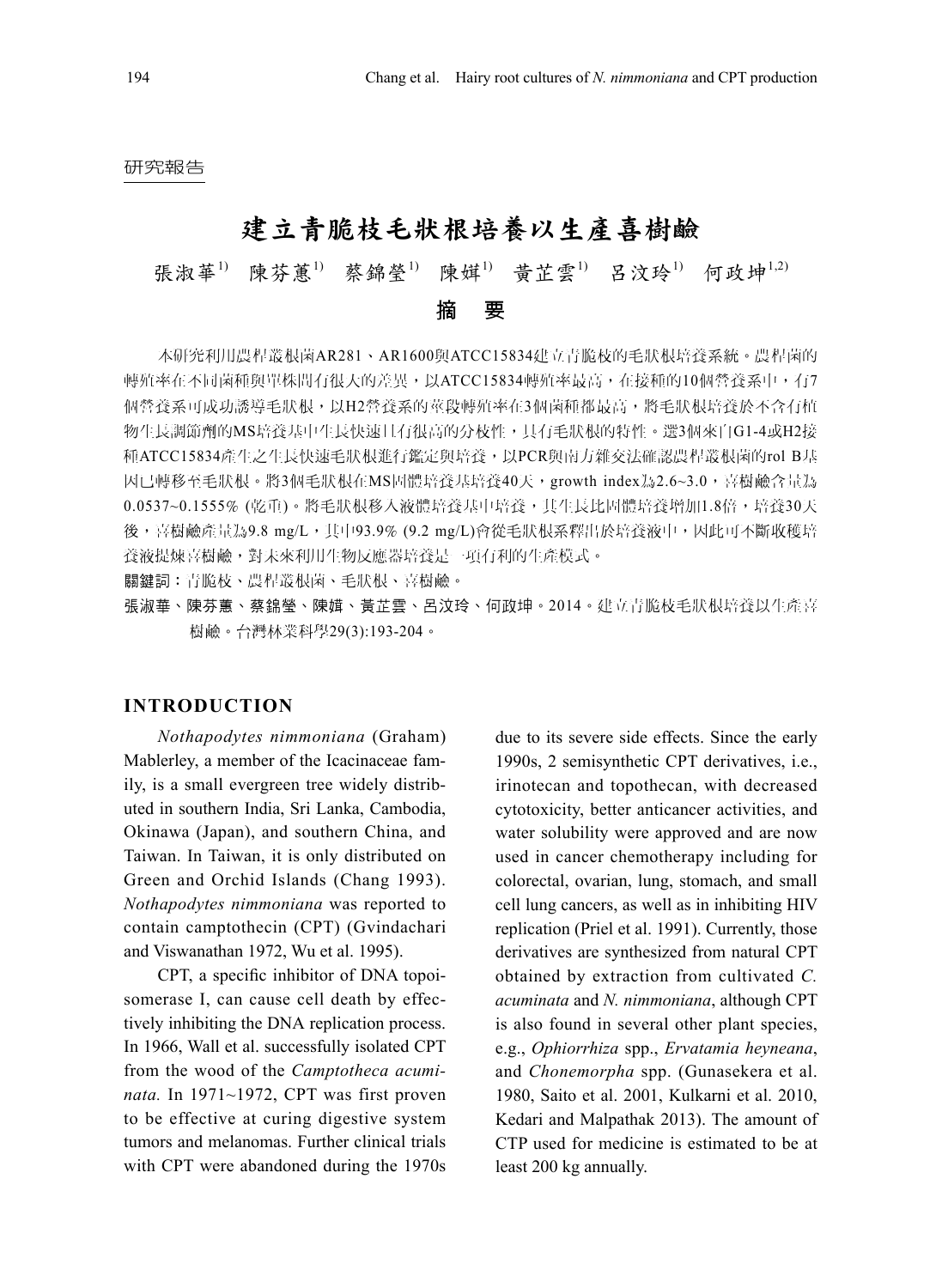To establish a sustainable CPT production system, several attempts have been made to produce CPT by callus and cell cultures, mostly with *C. acuminata* and *N. nimmoniana*. The CPT production ability of *N. nimmoniana*, however, has generally not been acceptable, as the contents of CPT were only  $1/100~1/1000$  of those from soilgrown plants (Roja and Heble 1994, Ciddi and Shuler 2000. Fulzele et al. 2003). Only 2 studies reported they produced comparatively adequate amounts of CPT, i.e., Fulzele et al. (2001) from cell culture (35 mg/l) and Thengane et al. (2003) from callus culture (1.3% dry weight, DW). In the case of *C. acuminata*, CPT produced from callus and cell cultures was 0.0002~0.2% DW (Wiedenfeld et al. 1997, Chang et al. 2006), which was also lower than the whole plant which contained 0.0.011~0.5% DW (López-Meyer et al. 1994, Wiedenfeld et al. 1997). Moreover, only 16.7% of calluses continuously produce CPT after being cultivated on medium with plant hormones for 3 yr (Chang et al. 2006). Calluses of *Ophiorrhiza pumila* and *Chonemorpha grandiflora* contained undetectable or very low amounts of CPT (Kitajima et al. 1998, Sudo et al. 2002, Kulkarni et al. 2010).

Roots are another part of higher plants that may contain or synthesize chemicals for potential medical use. In *N. nimmoniana*, roots contain more CPT than other parts of the plant (Padmanabha et al. 2006). Nonetheless, in an untransformed root culture system of *N. nimmoniana* established by Fulzele et al. (2002), concentrations of CPT (0.00017% DW) and 9-methoxy CPT (0.000058% DW) were about 12 times less than those of normal roots of intact plants.

Hairy roots and crown galls, induced by transformation with *Agrobacterium rhizogenes*, were found to be a potentially favor-

able system of producing high-value pharmaceuticals because of their stable and high productivity in hormone-free culture conditions with growth rates comparable to those of the fastest growing cell suspension culture (Hu and Du 2006). It was reported that hairy roots of several *Ophiorrhiza* spp. can produce CPT (Saito et al. 2001, Asano et al. 2004, Lorence et al. 2004). Moreover, hairy roots of *O. pumila* (Sudo et al. 2002) can be successfully cultivated on a large scale in a bioreactor and maintain CPT production even after 5 yr. On the other hand, although crown gall culture of *C. acuminata* is able to produce CPT  $(0\negthinspace\negthinspace\sim 0.039\%)$ , large cell aggregates occur in the liquid culture and limit the development of scaling-up to bioreactor culture (Chang et al. 2007).

In the present study, we established hairy root cultures of *N. nimmoniana* by infection with *A. rhizogenes* and investigated the production of CPT. This method may provide an important sustainable source for CPT, as well as facilitate the development of scaled-up bioreactor culture of hairy roots in the future.

## **MATERIALS AND METHODS**

#### **Plant material**

Ten clones of *N. nimmoniana* seeds, obtained from Green Island, Taiwan, were surface disinfected by immersion in 70%  $(v/v)$  ethanol for 1 min, followed by 1.2% NaClO containing a drop of Tween 20 in an ultrsonicator for 15 min. After being rinsed 4 times with sterile deionized water, seeds were grown on 0.75% (w/v) agar solidified MS medium (Murashige and Skoog 1962) containing 30 g/L sucrose and incubated at 25<sup>°</sup>C under a 16-h photoperiod (60  $\mu$ Es<sup>-1</sup> m<sup>-2</sup>) for germination. Leaves and stems aseptically excised from 6-mo-old seedlings were used as explants.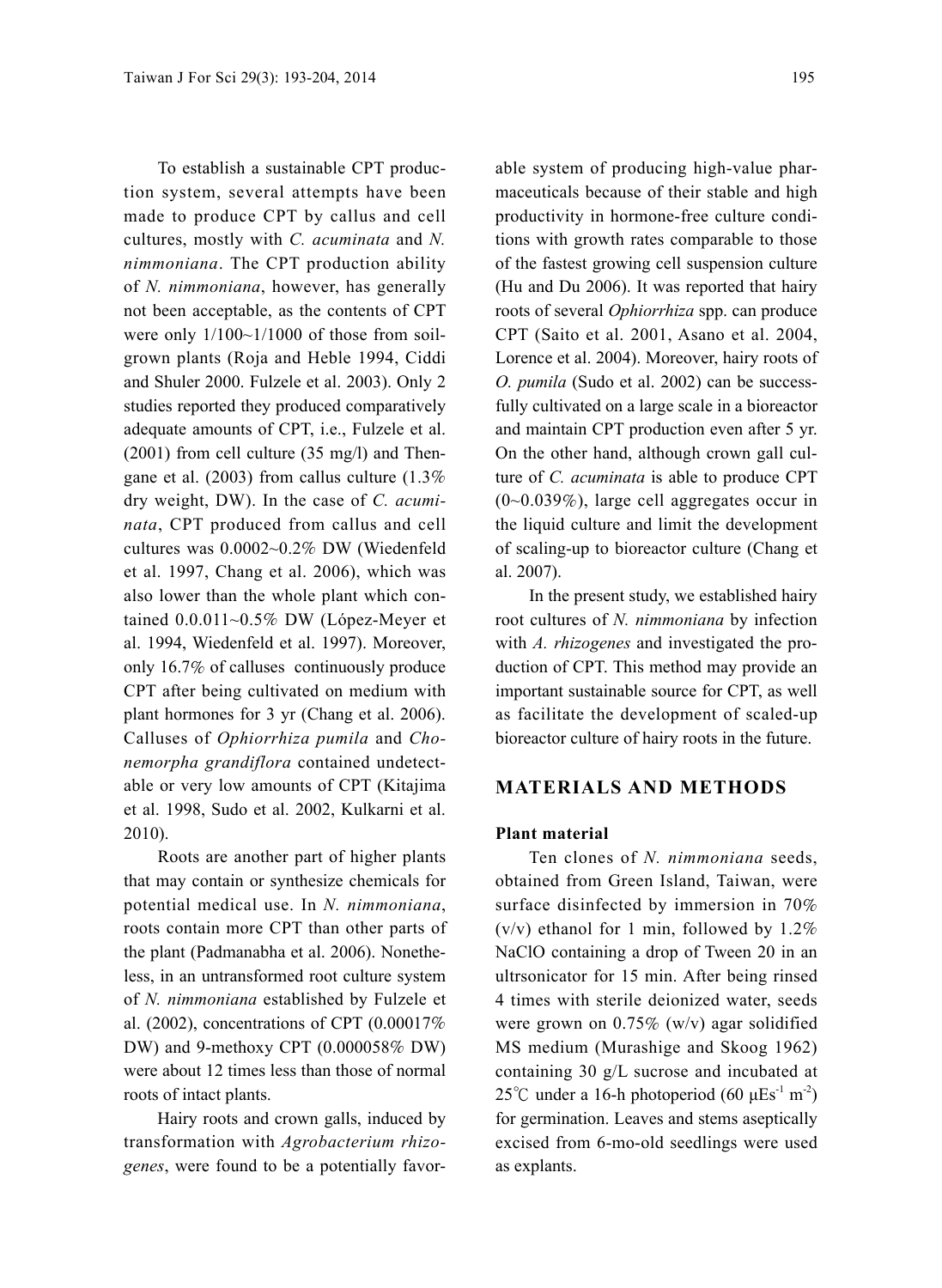# **Infection and culture of hairy roots**

Three wild-type *A. rhizogenes* strains, AR281, AR1600, and ATCC15834, were used for infection. Prior to inoculation, a bacterial suspension was cultured on YEB nutrient medium (Van Larebeke et al. 1977) incubated on a shaker (200 rpm) at 28℃ in the dark for 12 h. For initiation of callus cultures,  $20~25$  small segments of leaf  $(0.5 \times 0.5 \text{ cm}^2)$ and stem (0.5 cm) explants were immersed in the *A. rhizogenes* culture suspension for 5 min, and excess bacterial suspension was blotted off using sterile filter paper. Explants were then cultivated on 0.8% agar solidified MS basal medium supplemented with sugar (3%). After 48 h of incubation, explants were rinsed 4 times with sterile deionized water and immersed in 1 g/L timetin for 1 h to eliminate bacteria. Infected tissues were then transferred to MS liquid medium containing an antibiotic (200 mg/L timetin), and plates were incubated at 25℃ in the dark. Explants were made bacteria-free by transferring to fresh medium weekly 4 times. Established hairy root cultures were then subcultured in antibiotic-free MS medium with 2% sucrose.

Hairy roots began to emerge 2 wk after infection. After 40 d, the top 3 fastest growing hairy root lines (named HR1 to 3) were selected for future growth and alkaloid production tests. HR1 to 3 alone with a control group of untransformed root cultures derived from the root segments of seedlings in vitro were weighed using 0.5 g of root explants as the initial fresh weight (FW), and they were then cultured in MS medium with 2% sucrose with or without 1 g/L activated charcoal in 3 replications. All cultures were placed in continuous darkness at 25℃. The weights of the initial and 40-day-old cultured hairy roots were investigated. The growth index was calculated as:

#### Final FW - initial FW

#### **Initial FW**

To evaluate the potential of scaled-up culture, 0.2 g of HR2 hairy roots was cultured in MS liquid medium with 2% sucrose (20 ml per 100-ml flask) at 25℃ on a rotary shaker (60 rpm) in the dark with 3 replications. Cultured hairy roots were harvested after 30 d, and the FW and DW were measured.

# **DNA extraction, polymerase china reaction (PCR), and Southern blot analysis**

*Nothapodytes nimmoniana* DNA was isolated from hairy roots and untransformed roots in liquid nitrogen using a DNeasy plant mini kit (Qiagen, Valencia, CA, USA). To amplify the inserted *rol*B gene homologous sequences, the primers used were *rol*B1: 5'- ATGGATCCCAAATTGCTATTCCCCCAC-GA-3' and *rol*B2: 5'-TTAGGCTTCTTTCAT-TCGGTTTACTGCAGC-3' (Hamill et al. 1991). PCR amplification was performed with a program of initial denaturation at 95℃ for 5 min, 40 cycles of denaturation at 94℃ for 15 s, annealing at 50℃ for 10 s, and extension at 72℃ for 1 min, with a final extension at 72℃ for 5 min and storage at 4℃. PCR-amplified products were subjected to electrophoresis in 1% agarose gels followed by staining with ethidium bromide and UV detection.

For the Southern blot analysis, DNA samples (10 μg) digested by HindIII were subjected to electrophoresis on 1.0% agarose gels. Separated DNA was then blotted from the gel onto a nylon membrane (Roche Molecular Biochemicals, Mannheim, Germany), and immobilized with a UV crosslinker (Stratagene UV Stratalinker 1800, La Jolla, CA, USA). The probe was obtained from the PCR using *A. rhizogenes* 15834 DNA as a template and gene-specific primers for *rol*B genens. Procedures for Southern hybridization and chemiluminescent detection followed instructions of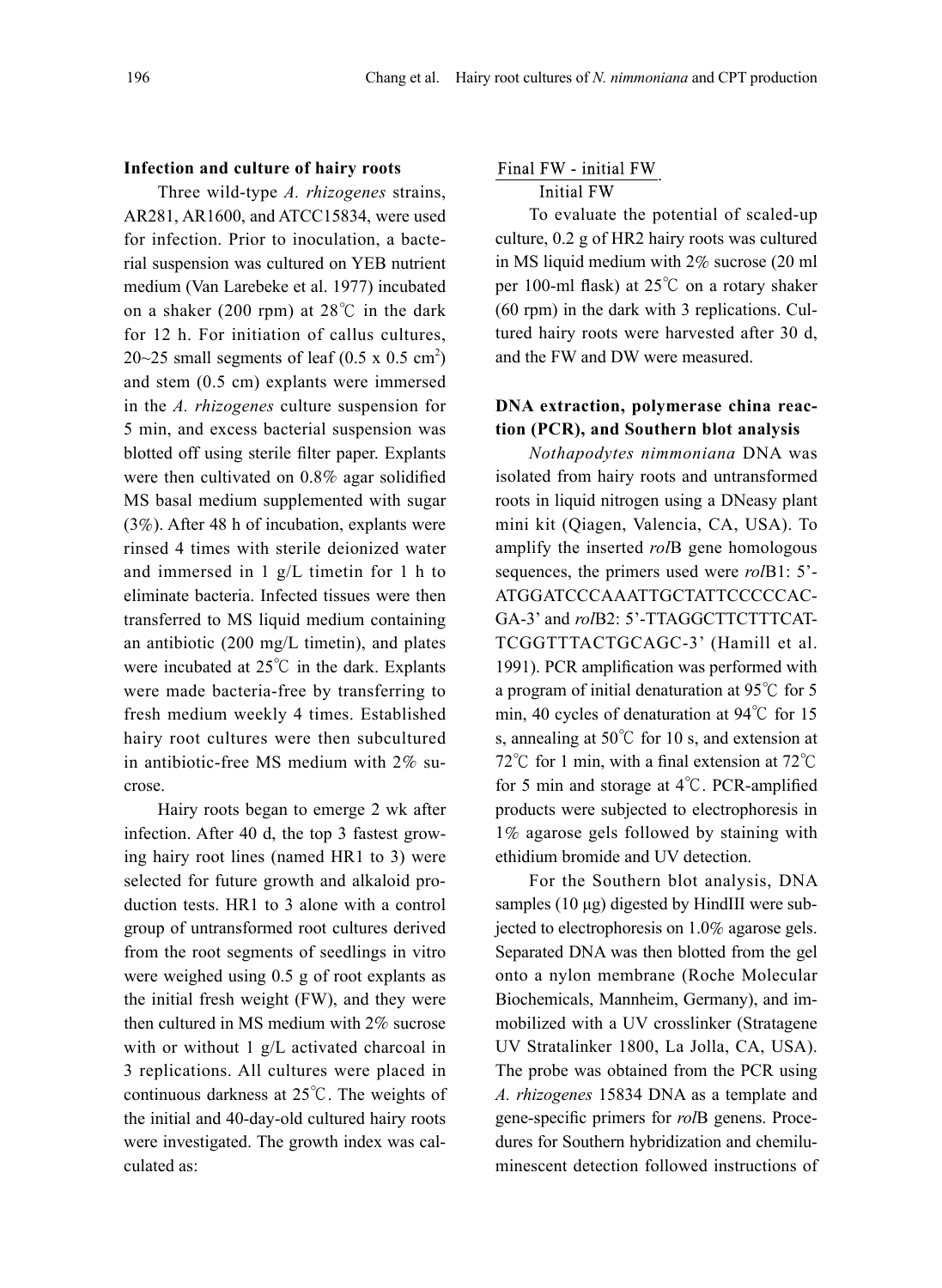the DIG kit (Roche Molecular Biochemicals) and the method of McCabe et al. (1997).

#### **Extraction and determination of CPT**

Both roots and culture medium were used to determine the CPT content in 3 replications. Each root sample  $(1~2~\text{g}$  FW) was freeze-dried and ground to a fine powder with a mortar and pestle. The powder was lyophilized and extracted with 10 ml methanol by sonication for 30 min. The methanolic extract was centrifuged for 5 min at 1000 x*g*. The residue was re-extracted with 10 ml methanol. Clear supernatants and the reextract were combined and passed through a 0.2-µm filter (Acrodisc<sup>R</sup> Lc 13 PVDF, Gelman, Ann Arbor, MI, USA). Culture medium was extracted twice with 20 ml chloroform in a sonicator for 1 h, then concentrated, diluted in methanol, and passed through a filter. The high-performance liquid chromatographic (HPLC) analyses were carried out on a Waters 600 system (Milford, MA, USA) equipped with a 717 plus 10-µl loop autosampler injector and a 2996 system photodiodearray detector using a Chromolith Performance RP-18e monolithic column (150 x 4.6 mm, 5-μm particle size) (Supelco Discovery, Bellefonte, PA, USA). The mobile phase for alkaloid elution was 0.03 M ammonium acetate: acetonitrile (60: 40), at a flow rate of 1 ml/min and UV detection at 254 nm. A standard curve was obtained using an authentic CPT sample (Sigma-Aldrich, St. Louis, MO, USA). The CPT concentration in extracts was expressed as a percentage of DW of roots or milligrams per liter for culture medium. For DW measurements, residues were dried at 60℃ for 48 h after being extracted.

#### **Statistical analysis**

Means of the growth index of 5 hairy root lines in different media were calculated and compared by Duncan's multiple-range test at the 5% level of significance using an analysis of variance (ANOVA) in SAS (vers. 8.2, SAS Institute, Cary, NC, USA).

### **RESULTS**

# **Induction and culture of** *N. nimmoniana*  **hairy roots**

After about 14 d of co-cultivation with *A. rhizogenes*, hairy roots initially emerged (Fig. 1). There are 2 forms of hairy roots: emerging directly from an incision of plant segments, and emerging from a nodule which develops from an incision of plant segments. Over 70% of roots were from the second form.

Normally, explants of *N. nimmoniana*  leaves and stems became swollen after a week on MS medium, but were gradually moribund without forming any callus at week 4. Therefore, development of nodules or hairy roots is proof of successful transformation.

Results showed great variations in transformation efficiencies among different *A. rhizogenes* strains, plant parts, and *N. nimmoniana* clones (Table 1). Strain ATCC15834



**Fig. 1. Development of hairy roots induced from** *Nothapodytes nimmoniana* **stem explants after co-inoculation with ATCC 15834.**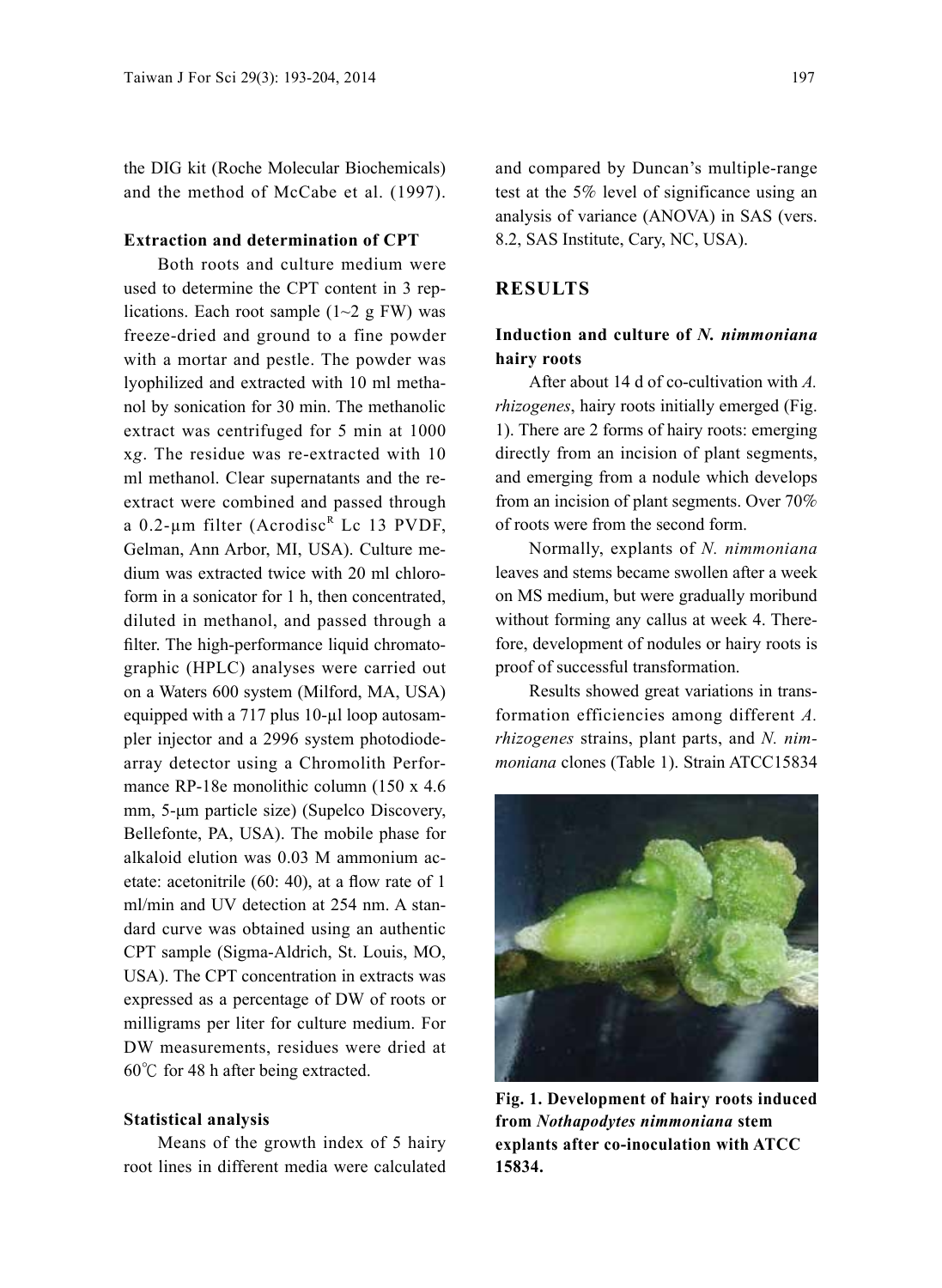| Clone          | Hair root $(\%)$ |              |          |              |           |              |  |  |
|----------------|------------------|--------------|----------|--------------|-----------|--------------|--|--|
|                | AR281            |              | AR1600   |              | ATCC15834 |              |  |  |
|                | Leaves           | <b>Stems</b> | Leaves   | <b>Stems</b> | Leaves    | <b>Stems</b> |  |  |
| 487            | 4.0              | 33.3         | 4.0      | 50.0         | 8.0       | 75.0         |  |  |
| $G1-1$         | 0                |              | 0        |              | $\Omega$  |              |  |  |
| $G1-2$         | 0                |              | 0        |              | $\theta$  | 0            |  |  |
| $G1-4$         | 0                | 8.3          | 4.0      | 22.7         | 4.0       | 21.7         |  |  |
| $G3-1$         | 0                | 0            | 0        |              | $\Omega$  | $\theta$     |  |  |
| $G3-3$         |                  | 4.3          |          | 29.2         | $\Omega$  | 33.3         |  |  |
| $G3-4$         | 0                | 16.0         |          | 40.0         |           | 40.0         |  |  |
| H1             | 0                | 20.8         | 0        | 48.0         | $\Omega$  | 58.3         |  |  |
| H <sub>2</sub> | 4.0              | 24.0         | 4.0      | 82.6         | 4.8       | 100.0        |  |  |
| T <sub>2</sub> | $\theta$         | 8.0          | $\Omega$ | 20.8         | $\theta$  | 28.0         |  |  |
| Average        | 0.8              | 11.5         | 1.7      | 29.3         | 1.7       | 35.6         |  |  |

**Table 1. Percentages of explants forming hairy roots after being infected with** *Agrobacterium rhizogenes* **strains AR208, AR1600, and ATCC15834 with explants from different clones of** *Nothapodytes nimmoniana*

had the highest transformation ability, followed by AR1600 and AR281. Stems were more susceptible to infection then leaves in this study. Stems from 7 clones were infected, and hairy roots were successfully induced, although there were variations within a clone among strains. Among *N. nimmoniana* clones, stems of clone H2 formed the most hairy roots regardless of which strain was used for infection. Strain ATCC15834 was even able to infect all H2 stem explants. Only 3 clones could establish hairy roots from leaves with the highest transformation efficiency of 8%. No hairy roots were induced by the 3 clones under any condition.

Fast-growing hairy root lines RH 1-3 (2 from clone G1-4 and 1 from clone H2), used for the growth and alkaloid production tests, were infected with strain ATCC15834.

# **Verification of the transformed status of hairy root culture**

The transformed statuses of hairy root lines RH 1-3 were analyzed by a PCR and the Southern blot analysis. An expected 780-

bp DNA fragment of the gene was amplified from the DNA of all 3 hairy root lines (Fig. 2), but was not detected in untransformed roots. The primer of the *rol*B gene was used as a probe for the Southern blot analysis of transgenic plants. Various bands were observed for all hairy root lines but not for untransformed roots (Fig. 3). Both results confirmed that the foreign *rol*B gene was transferred into *N. nimmoniana* hairy root cultures.

#### **Subculture of hairy roots**

Compared to untransformed roots, hairy root cultures grew rapidly, showed plagiotropic root growth, and were highly branched on phytohormone-free medium (Fig. 4). Growth rates of hairy roots were 7~8 times higher than untransformed roots (growth index = 0.3~0.5) (Table 2). After being cultured in MS medium for 40 d, hairy roots had increased 2.6~3-times over the initial FW and 3.5~4 times when cultured with activated charcoal, with no differences among the hairy root lines. In spite of the increasing growth rate, the medium with activated charcoal did not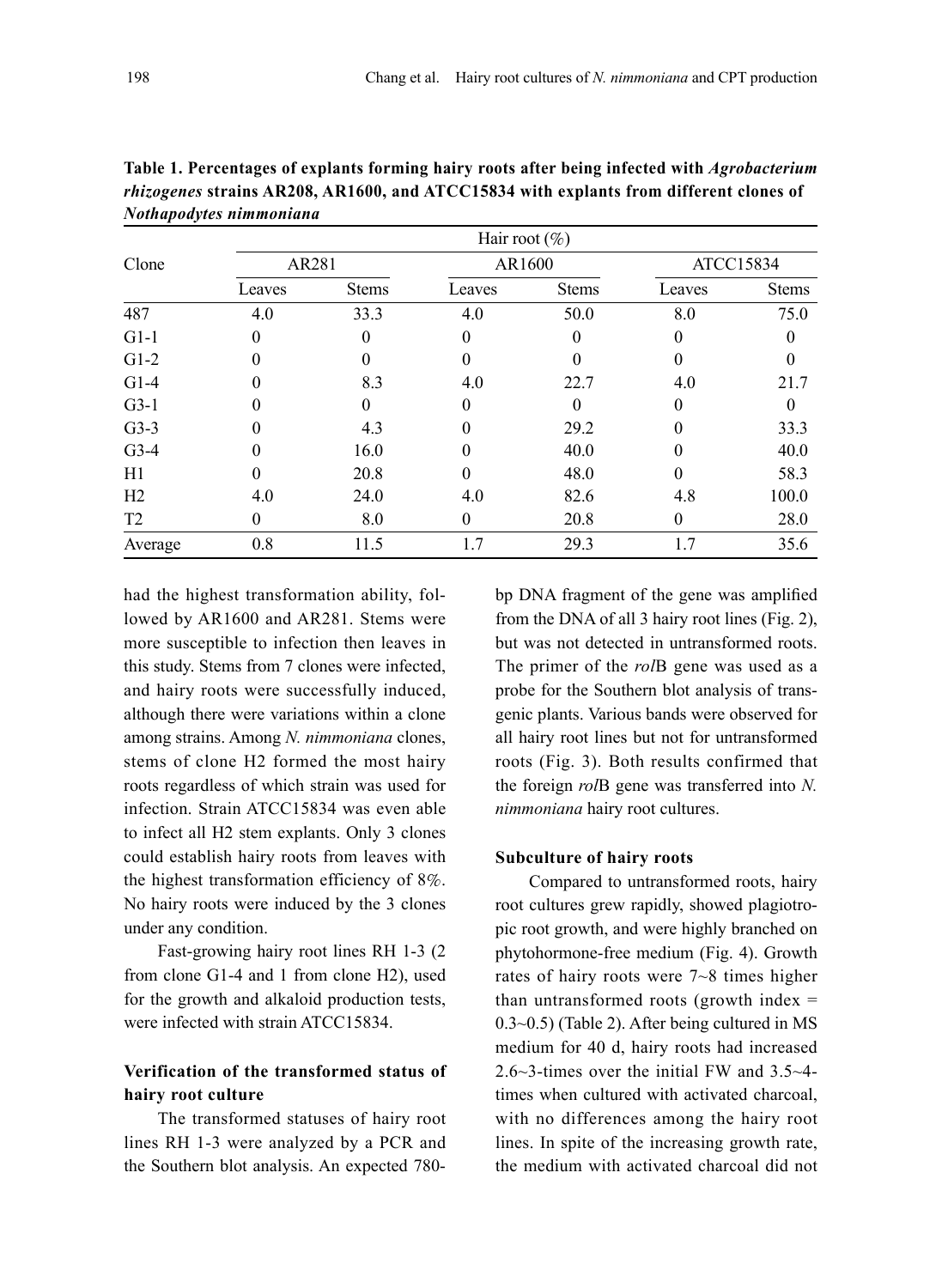improve the CPT content of hairy roots (Table 3). On the contrary, hairy root CPT contents were more closely related to the original clone. For example, more CPT accumulated



**Fig. 2. Detection of the** *rol***B gene in transgenic** *Nothapodytes nimmoniana*  **by a PCR. Lane M, size marker DNA; lane 1, positive control (plasmid); lane 2, control (untransformed root); lanes 3~5, hairy root lines HR1~3, derived from stem explants inoculated with** *Agrobacterium rhizogenes* **ATCC15834.**

in untransformed clone G1-4 roots then in induced clone H2 hairy roots; more CPT



**Fig. 3. Southern blot analysis of hairy root cultures. HandIII-digested DNA samples were hybridized with a 780-bp** *rol***B gene fragment. Lane M, DIG-labeled DNA maker; lane 1, ATCC15834 plasmid DNA; lane 2: control (untransformed root); lanes 3~5, hairy root lines HR1~3 carrying the** *rol***B gene.**



**Fig. 4. Hairy roots of** *Nothapodytes nimmoniana* **cultured on MS medium containing 1 g/L activated charcoal.**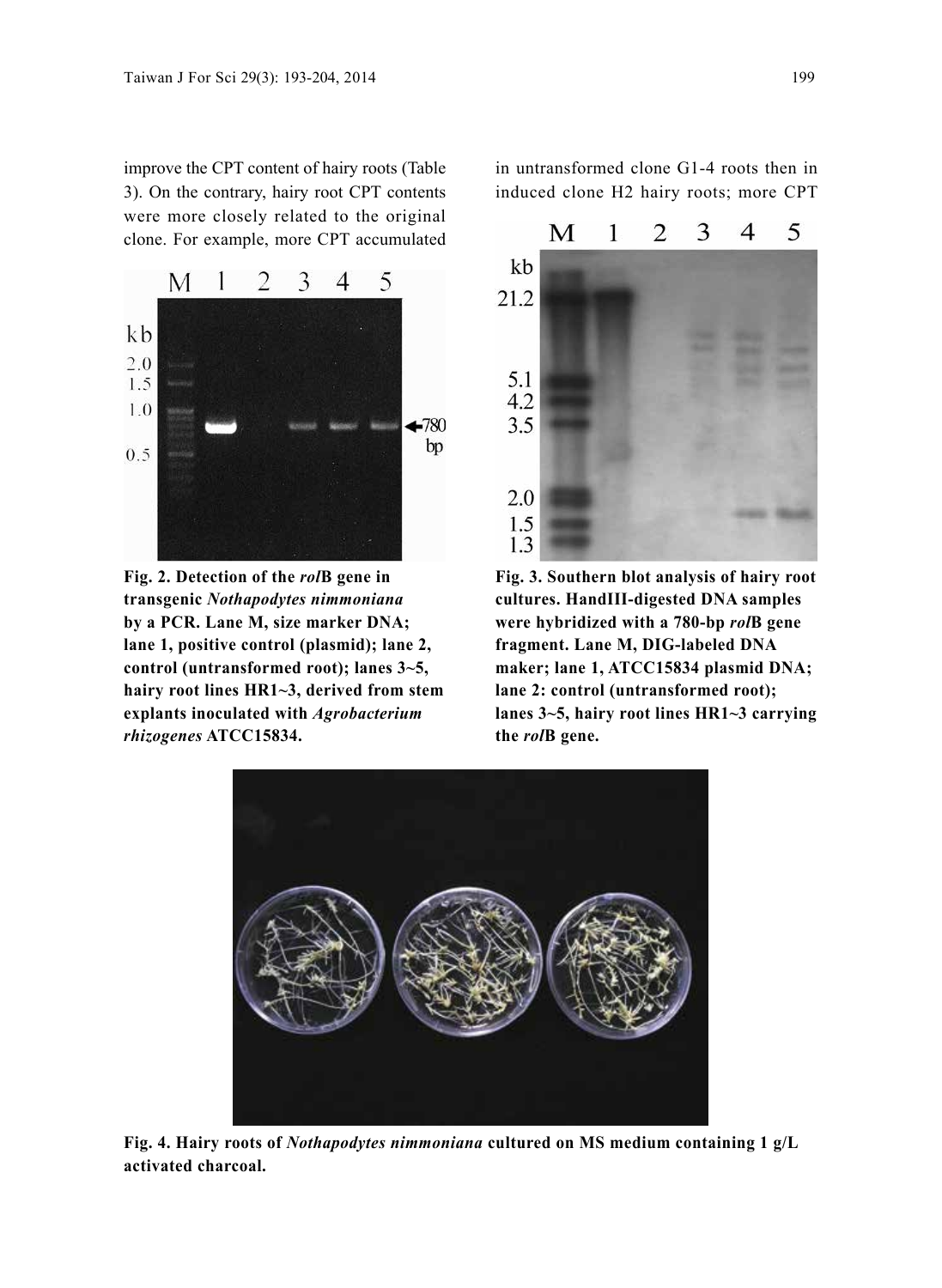| Roots                                                                                                        | Final FW $(g)$ |         | Final DW $(g)$                                                                    |         | Growth index $^{1}$ |                  |
|--------------------------------------------------------------------------------------------------------------|----------------|---------|-----------------------------------------------------------------------------------|---------|---------------------|------------------|
|                                                                                                              | МS             | $MS+AC$ | MS.                                                                               | $MS+AC$ |                     | MS MS+AC         |
| Untransformed roots (G1-4) $0.71 \pm 0.04$ $0.75 \pm 0.06$ $0.068 \pm 0.007$ $0.069 \pm 0.011$ $0.4^{\circ}$ |                |         |                                                                                   |         |                     | $0.5^\circ$      |
| Untransformed roots (H2)                                                                                     |                |         | $0.65 \pm 0.05$ $0.73 \pm 0.06$ $0.061 \pm 0.003$ $0.070 \pm 0.005$ $0.3^{\circ}$ |         |                     | $0.5^\circ$      |
| Hairy roots 1 (form G1-4)                                                                                    |                |         | $1.82 \pm 0.16$ $2.52 \pm 0.14$ $0.158 \pm 0.026$ $0.211 \pm 0.027$ $2.6^{\circ}$ |         |                     | 4.0 <sup>a</sup> |
| Hairy roots 2 (form G1-4)                                                                                    |                |         | $2.00 \pm 0.17$ $2.41 \pm 0.18$ $0.157 \pm 0.017$ $0.191 \pm 0.029$ $3.0^{\circ}$ |         |                     | 3.8 <sup>a</sup> |
| Hairy roots 3 (form H2)                                                                                      |                |         | $1.80 \pm 0.17$ $2.25 \pm 0.10$ $0.144 \pm 0.013$ $0.183 \pm 0.013$ $2.6^{\circ}$ |         |                     | $3.5^{\circ}$    |

**Table 2. Effect of MS medium with or without 1 g/L activated charcoal (AC) on fresh weight (FW), dry weight (DW) and growth index after 40 d of culture**

<sup>1)</sup> Values of the growth index defined as ((final FW - initial FW)/initial FW) followed by the same letter do not significantly differ at the 5% level by Duncan's test.

**Table 3. Effect of MS medium with or without 1 g/L activated charcoal (AC) on the camptothecin (CPT) content after 40 d of culture** 

| Roots                      | CPT content ( $\%$ dry weight) |                       |  |  |
|----------------------------|--------------------------------|-----------------------|--|--|
|                            | MS                             | $MS + AC$             |  |  |
| Untransformed roots (G1-4) | $0.08055 \pm 0.00247$          | $0.08195 \pm 0.00495$ |  |  |
| Untransformed roots (H2)   | $0.05395 \pm 0.00191$          | $0.05138 \pm 0.00103$ |  |  |
| Hairy roots 1 (from G1-4)  | $0.08255 \pm 0.00148$          | $0.08379 \pm 0.00175$ |  |  |
| Hairy roots 2 (from G1-4)  | $0.14965 \pm 0.00163$          | $0.15551 \pm 0.00665$ |  |  |
| Hairy roots 3 (from H2)    | $0.05522 \pm 0.00193$          | $0.05365 \pm 0.00120$ |  |  |

accumulated in HR1 and HR2 (from clone G1-4) then in HR3 (induced from clone H2). However, different hairy root lines had variable CPT contents even from the same clone (i.e., HR1 and HR2).

# **Liquid culture of hairy roots and CPT production**

After 30 d of cultivation in MS liquid medium, the FW of HR2 hairy roots had increased from 0.2 to 1.26 g. The 5.3-fold growth rate indicates fairly rapid growth (Table 4, Fig. 5). The CPT content in hairy roots was 0.6 mg/L (volume of the medium), or 0.00691% DW, while the CPT in the medium was 9.2 mg/L. The total CPT production was 9.8 mg/L; however, the majority of CPT (93.9%) was excreted to the liquid medium. Chromatographic results of both hairy roots and media are shown in Fig. 6. Compounds in the medium were lower and the CPT peak

was greater at the same level compared to those in hairy roots. When comparing CPT yields based on DW, the CPT content in liquid roots was 0.10478%, a little lower than that in solid roots. However, due to a much higher growth rate, the total CPT production in liquid culture was still greater.

## **DISCUSSION**

Hairy roots infected with *A. rhizogenes* carrying a hormone gene were able to grow on hormone-free medium. However, in some cases, hairy roots grew poorly, and plant growth regulators were added to the medium to promote more-rapid growth, such as with *C. acuminata* hairy root cultures (Lorence 2004). This increased the chance of the formation of undesirable calluses and untransformed roots when cultivated in hormone-supplemented medium for a period of time.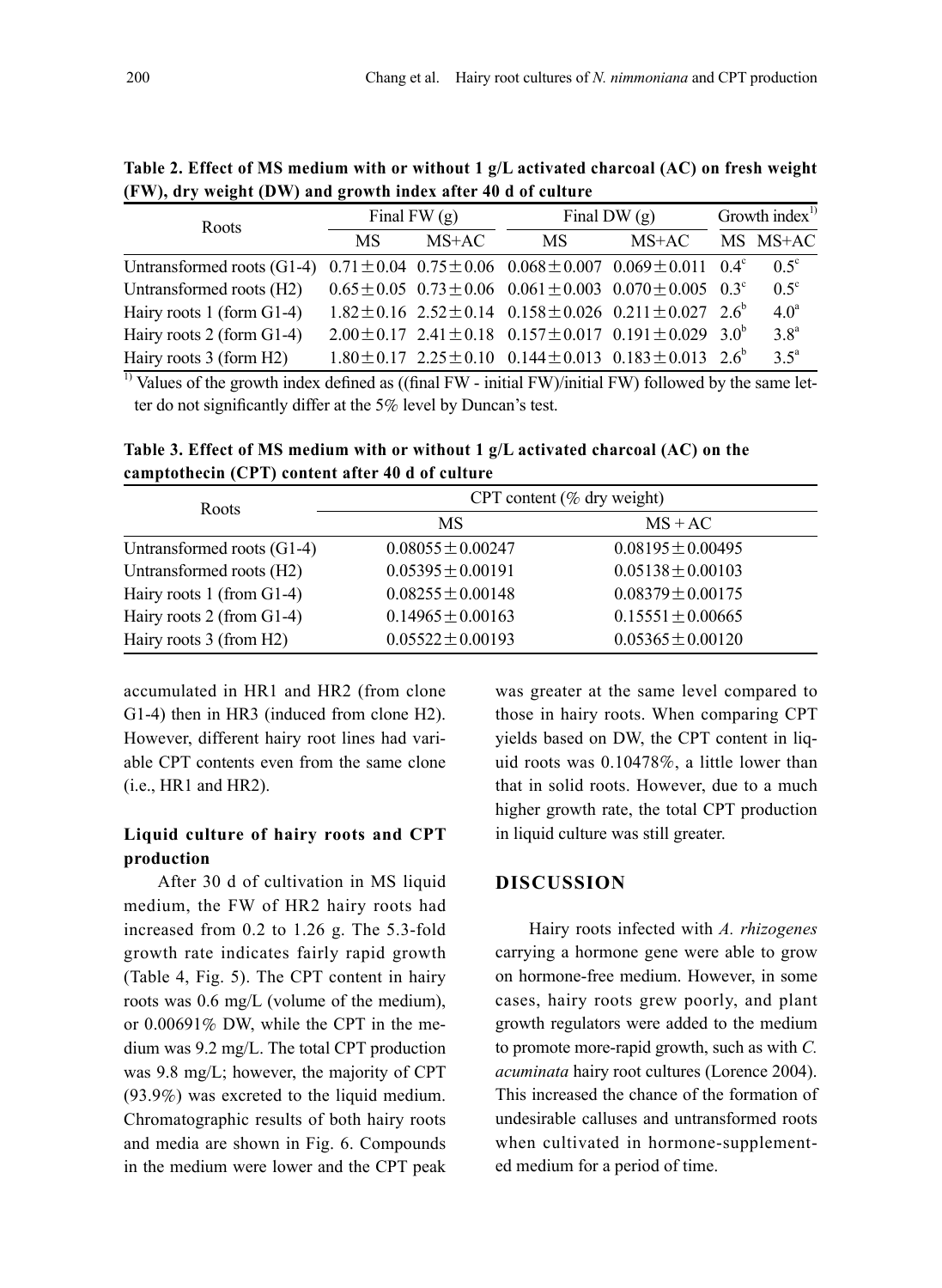| Table 4. Growth and camptothecin (CPT) production of hairy root line HR2 after 30 d of |
|----------------------------------------------------------------------------------------|
| culture in liquid medium (initial fresh weight (FW) 200 mg in 100-ml wide-mouth flasks |
| with 10 ml MS medium)                                                                  |

| Hairy root line HR2                             | Growth/CPT content    |
|-------------------------------------------------|-----------------------|
| Final FW $(g)$                                  | $1.26 \pm 0.055$      |
| Final dry weight $(DW)(g)$                      | $0.0958 \pm 0.0033$   |
| Growth index ((final FW-initial FW)/initial FW) | $5.3 \pm 0.35$        |
| CPT production in hairy roots ( $\%$ of DW)     | $0.00691 \pm 0.00045$ |
| $=$ CPT production in hairy roots (mg/L)        | $0.6 \pm 0.06$        |
| CPT in medium $(mg/L)$                          | $9.2 \pm 0.57$        |
| Total CPT production (mg/L)                     | $9.8 \pm 0.51$        |
| $=$ Total CPT production (% of DW)              | $0.10478 \pm 0.00852$ |
| $\%$ CPT in medium                              | $93.9 \pm 0.90$       |



**Fig. 5. Hairy roots line HR2 of** *Nothapodytes nimmoniana* **cultured on MS liquid medium for 30 d. Left: initial culture (0.2 g fresh weight (FW) of hairy roots/10 ml medium/100-ml flask). Right: final culture (1.26 g FW of hairy roots).**

This is the first report on successfully establishing hairy root cultures of *N. nimmoniana.* We established a system of hairy roots induced from stems or leaves of *N. nimmoniana* which grew rapidly on hormone-free medium and produced 0.1555% CPT which was the highest among all previous studies for producing CPT from regular roots or hairy roots. For example, hairy roots from *C. acuminata* (Lorence 2004) and *O. pumila* (Saito et al. 2001) produced 0.1% CPT, while only 0.0083 and 0.022% CPT was exuded from hairy roots of *O. liukiuensis* and *O. kuroiwai*

(Asano et al. 2004). Fulzele (2002) reported 0.01% CPT from untransformed adventitious root cultures of *N. nimmoniana*.

It appears that production of CPT from tissue cultures is highly dependent on the original plant or clone used in the study. Using original materials with higher CPT contents should increase the production of CPT (Wiedenfild et al. 1997, Padmanabha et al. 2006). The CPT content of *N. nimmoniana* was reported to be 0.01~0.7% (Chang et al. 2006, Padmanabha et al. 2006), while the contents of *C. acuminate* and *O*. *pumila*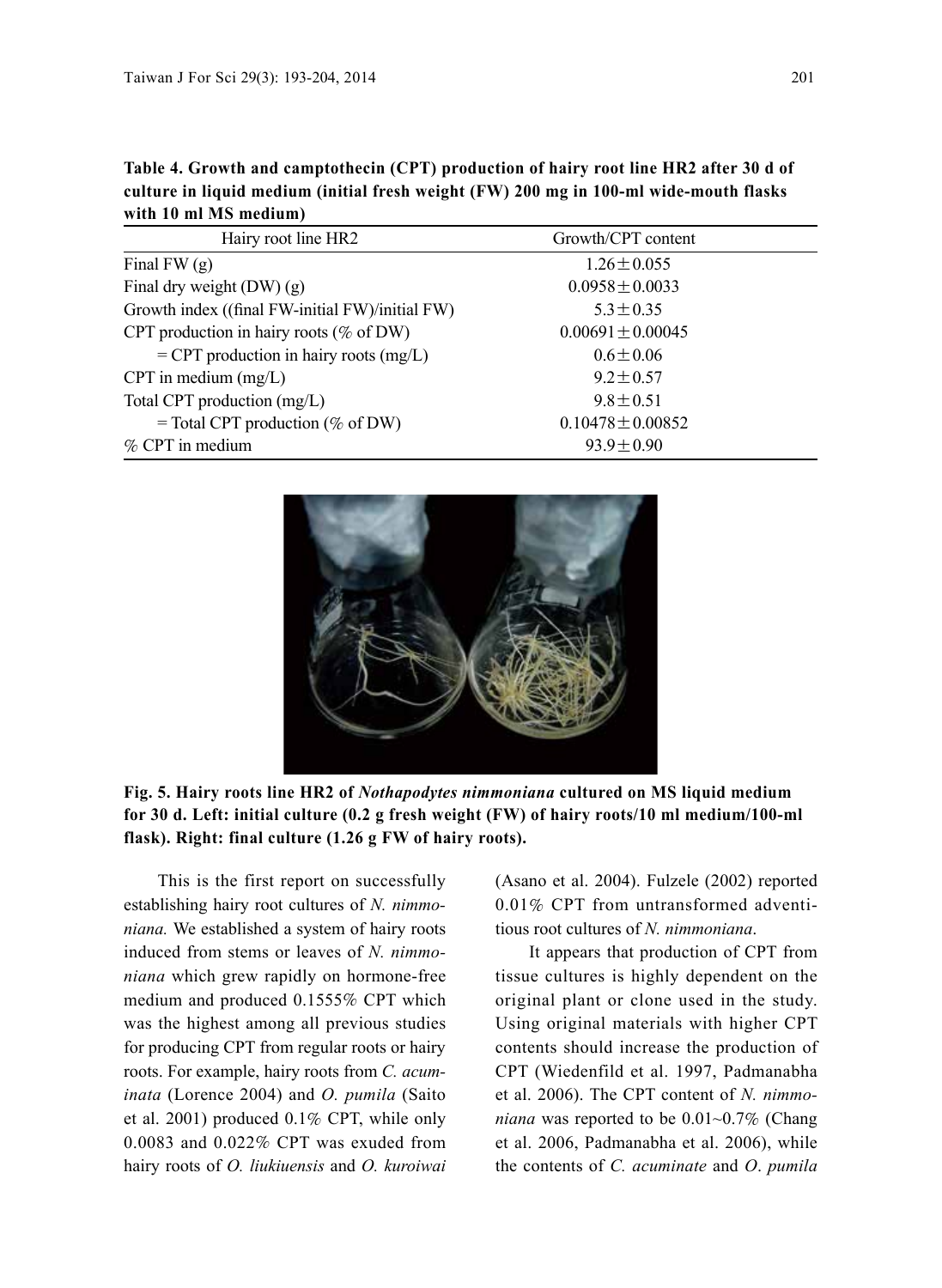

**Fig. 6. Chromatograms of hairy root (A) and medium (B) samples from** *Nothapodytes nimmoniana***. A had more compounds (impurities) than B, which indicated that camptothecin (CPT) in the medium could easily be purified.**

were  $0.01~0.5\%$  and  $0.07~0.1\%$ , respectively (López-Meyer et al. 1994, Wiedenfeld et al. 1997, Yamazaki et al. 2003). This should be one of the reasons why hairy roots of *N. nimmoniana* in our results produced higher CPT than those of the other 2 species in previous studies, since *N. nimmoniana* contains higher CPT.

In the present paper, it was found *N. nimmoniana* hairy root lines had higher CPT contents, if the original untransformed clone had higher CPT contents. In a study by Thengane et al. (2003), they produced CPT in callus cultures derived from cotyledons of *N. nimmoniana* seeds instead of stem parts, as seeds have higher CPT concentrations than stems. Among various tissues (wood, stem bark, root, and leaf) of *N. nimmoniana* analyzed, the root bark yielded the highest CPT content followed by stem bark (Padmanabha et al. 2006). Therefore, hairy roots are a favorable material to produce CPT. However, the results may vary by species. For example, young leaves of *C. acuminata* yielded the highest CPT (López-Meyer et al. 1994), while roots of *O. pumila* contained the highest levels (Yamazaki et al. 2003).

It was reported that a substantial amount of CPT ( $> 23\%$ ) is excreted into the culture medium from various species or treatments (Saito et al. 2001, Asano et al. 2004, Lorence et al. 2004). In this study, about 94% of CPT was excreted from hairy roots into the liquid medium. This characteristic of CPT being excreted into the culture medium is beneficial for developing a large-scale and continuous culture system. Sudo et al. (2002) also reported about 16.5% of the total 8.7 mg/L CPT produced from hairy roots of *O*. *pumila* was excreted into 3-L bioreactor culture medium. The CPT excreted in the medium can be absorbed and removed by polystyrene resin, which in turn can increase the total CPT accumulation in the medium (Saito et al. 2001).

#### **CONCLUSIONS**

We successfully transformed the *A. rhizogenes* strain ATCC15834 gene into hairy roots of *N. nimmoniana*, which was verified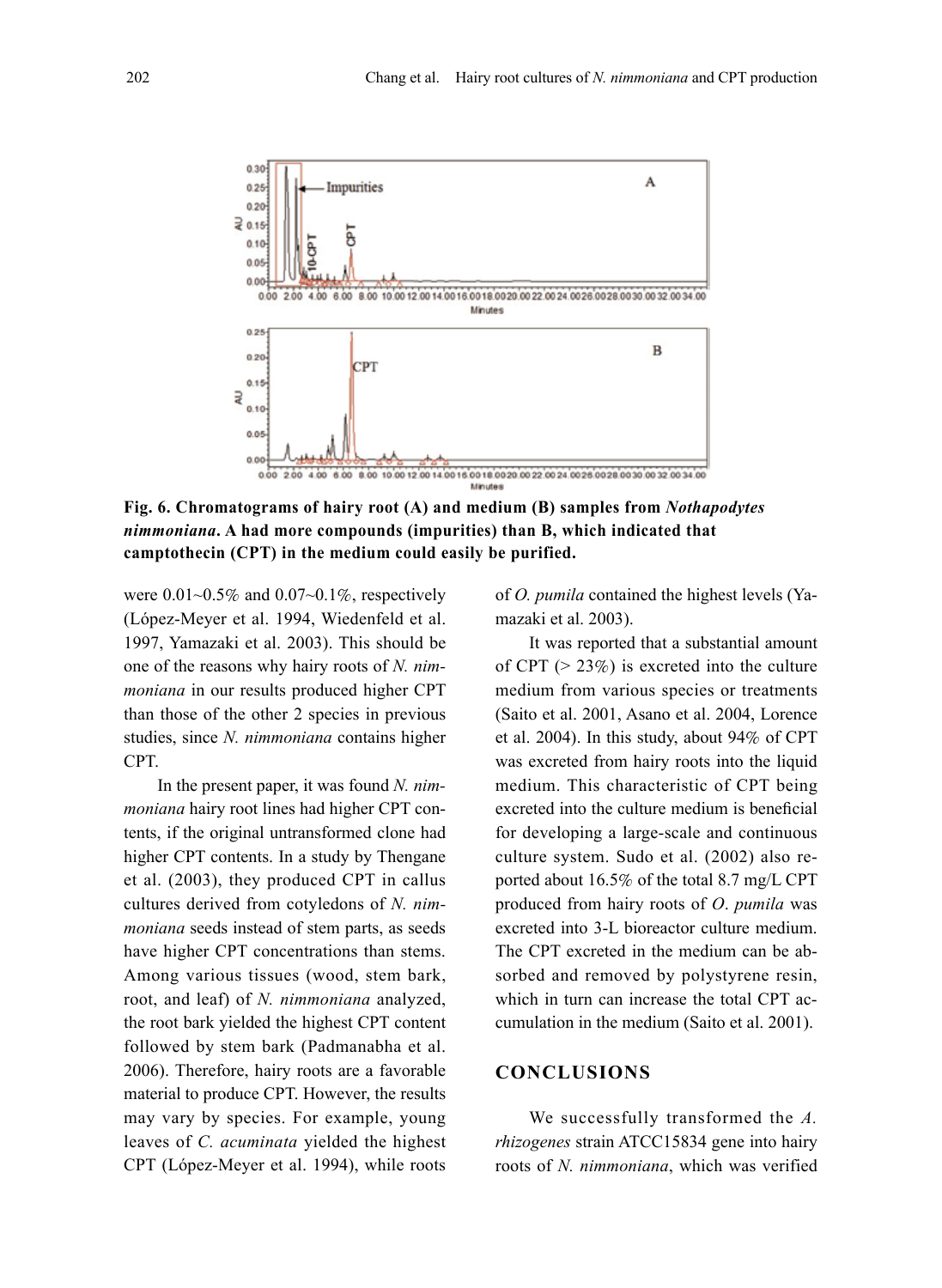by a PCR and Southern blot analysis. After culturing hairy roots for several weeks, CPT contents were quantified by HPLC, and CPT was proven to be excreted into the liquid medium. This stable and sustainable production system is able to produce CPT for clinical applications. For scaled-up culture, we suggest that more research on high-CPT hairy root lines selection, suitable induction, culture methods and conditions, and CPT-producing related gene studies in the future are required.

## **LITERATURE CITED**

**Asano T, Watase I, Sudo H, Kitajima M, Takayama H, Aimi N, et al. 2004.** Camptothecin production by in vitro cultures of *Ophiorrhiza liukiuensis* and *O. kuroiwai*. Plant Biotechnol  $21:275-81$ 

**Chang CE. 1993.** Icacinaceae. In: Huang TC, editor. Flora of Taiwan, 2nd edition. Vol. 3. Taipei, Taiwan: Lungwei Printing. p 676-9.

**Chang SH, Ho CK, Tsay JY, Chen KF, Huang CY. 2007.** Crown gall culture and camptothecin production of *Camptotheca acuminata*. Taiwan J For Sci 22(4):395-404. [in Chinese with English abstract].

**Chang SH, Tsay JY, Ho CK, Huang CY. 2006.** Callus culture and camptothecin production of *Camptotheca acuminata*. Taiwan J For Sci 21(4):513-21. [in Chinese with English abstract].

**Ciddi V, Shuler ML. 2000.** Camptothecine from callus cultures of *Nothapodytes foetida*. Biotechnol Lett 22(2):129-32.

**Fulzele DP, Satdive RK. 2003.** Somatic embryogenesis, plant regeneration, and the evaluation of camptothecin content in *Nothapodytes foetida*. In Vitro Cell Develop Biol Plant 39: 212-6.

**Fulzele DP, Satdive RK, Pol BB. 2001.** Growth and production of camptothecin by cell suspension cultures of *Nothapodytes foe-* *tida*. Planta Med 67:150-2.

**Fulzele DP, Satdive RK, Pol BB. 2002.** Untransformed root cultures of *Nothapodytes nimmoniana* and production of camptothecin. Plant Cell Tiss Org 69:285-8.

**Govindachari TR, Viswanathan N. 1972.**  Alkaloids of *Mappia foetida*. Phytochemistry 11:3529-31.

**Gunasekera SP, Cordell GN, Farnsworth R. 1980.** Anticancer indole alkaloids of *Ervatamia heyneana. Phytochemistr*y 19(6):1213-8.

**Hamill JD, Rounsley S, Spencer A, Todd G, Rhodes MJC. 1991.** The use of the olymerase chain reaction in plant transformation studies. Planta Med 65:35-38.

**Hu ZB, Du M. 2006.** Hairy root and its application in plant genetic engineering. J Integrat Plant Biol 48:121-7.

**Kedari P, Malpathak N. 2013.** Subcellular localization and quantification of camptothecin in different plant parts of *Chonemorpha fragrans*. Adv Zool Bot 1(2):34-8.

**Kitajima M, Fischer U, Nakamura M, Ohsawa M, Ueno M, Takayama H, et al. 1998.** Anthraquinones from *Ophiorrhiza pumila* tissue and cell cultures. Phytochemistry 48:107- 11.

**Kulkarni AV, Patwardhan AA, Lele U, Malpathak NP. 2010.** Production of camptothecin in cultures of *Chonemorpha grandiflora*. Pharmacog Res 2(5):296-9.

**López-Meyer M, Nessler CL, McKnight TD. 1994.** Sites of accumulation of the antitumor alkaloid camptothecin in *Camptotheca acuminata*. Planta Med 60:558-60.

**Lorence A, Medina-Bolivar F, Nessler CL. 2004.** Camptothecin and 10-hydroxycamptothecin from *Camptotheca acuminata* hairy roots. Plant Cell Rep 22:437-41.

**McCabe MS, Power JB, de Laat AMM, Davey MR. 1997.** Detection of single-copy genes in DNA from transgenic plants by nonradioactive Southern blot analysis. Mol